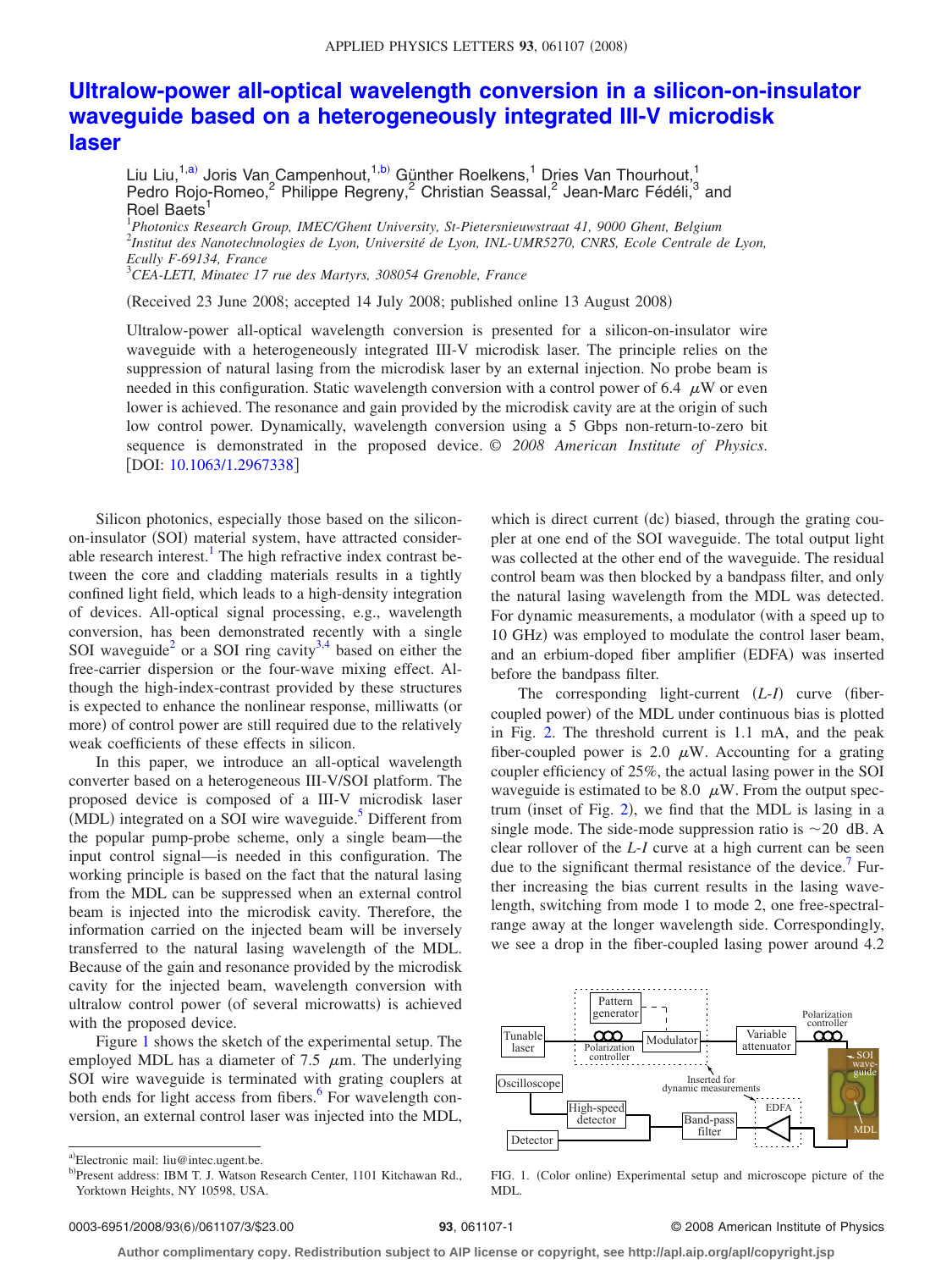<span id="page-1-0"></span>

FIG. 2. *L*-*I* curve of the MDL. Inset shows the output spectrum at 3.5 mA bias.

mA due to the different coupling efficiencies at the grating coupler for these two modes.

The wavelength conversion was first measured under static conditions. The MDL was biased at 3.5 mA. The optical power carried on the natural lasing wavelength, i.e., mode 1, was recorded while scanning the wavelength of the control beam around that of mode 2. The results are shown in Fig.  $3(a)$  $3(a)$ . A clear drop in power in mode 1 can be found when the control beam is at resonance with mode 2. The power dip is almost symmetrical along the central wavelength at a low injection power. A suppression ratio of  $\sim$ 20 dB was achieved with only 6.4  $\mu$ W control power in the SOI waveguide. As the control power increases, this dip becomes more and more asymmetrical, and a hysteresis loop emerges at a higher injection (19.2  $\mu$ W). To analyze these [mea](#page-2-6)sured results, a rate-equation based model is employed as 8

<span id="page-1-2"></span><span id="page-1-1"></span>
$$
\frac{dN}{dt} = R - \frac{N}{\tau_e} - G_1 v_g S_1 - G_2 v_g S_{inj},
$$
\n(1)



FIG. 3. Static measurement results. (a) Normalized mode 1 power as a function of the control laser wavelength. Parameters are the control power in the SOI waveguide. The wavelength used for the dynamic measurements below is marked as  $\lambda_{inj}$ . (b) Mode 1 power as a function of the control power. Parameters are the bias current. The control laser is at the same wavelength as mode 2. The solid lines are the theoretical fittings according to Eq.  $(4)$  $(4)$  $(4)$ .

<span id="page-1-5"></span>
$$
\frac{dS_1}{dt} = G_1 v_g S_1 - \frac{S_1}{\tau_p}.
$$
\n(2)

Here, we ignore the spontaneous emission and only consider the case that the wavelength detuning between the injected control laser and mode 2 is zero. In the above equations, *N* is the carrier number.  $S_1$  is the photon number of mode 1. It is proportional to the detected optical power. *R* is the pumping rate proportional to the bias current.  $v_g$  is the group velocity.  $\tau_e$  is the carrier lifetime.  $\tau_p$  is the photon lifetime defined as  $\{v_g[\alpha_i - \ln(1-\kappa)/L]\}^{-1}$ , where  $\alpha_i$  is the total internal loss, *L* is the periphery of the microdisk cavity, and  $\kappa$  is the power coupling coefficient between the microdisk and the waveguide.  $G_1$  and  $G_2$  are the mode gains for modes 1 and 2, respectively.  $S_{\text{inj}}$  is the injected photon number in the microdisk cavity. It is proportional to the injected control power in the SOI waveguide  $P_{\text{inj}}$ , as  $S_{\text{inj}} = \xi \times P_{\text{inj}}$ , where  $\xi$  is a coefficient, which takes into account the resonance and amplification in the cavity, $8,9$  $8,9$ 

<span id="page-1-4"></span>
$$
\xi = \frac{\kappa [e^{(G_2 - \alpha_i)L} - 1]}{E_p v_g (G_2 - \alpha_i) [1 - \sqrt{1 - \kappa} e^{(G_2 - \alpha_i)L/2}]^2},\tag{3}
$$

where  $E_p$  is the photon energy of the control beam.

Under static conditions, the MDL is lasing at mode 1 when no control power is injected. In this case, the gain is clamped at the threshold and  $G_2 < G_1 = (v_g \times \tau_p)^{-1}$ . From Eq.  $(1)$  $(1)$  $(1)$ , we can find that as the power of the control laser increases, the photon number  $S_1$  of mode 1 will first decrease correspondingly, while the carrier number and the mode gain remain unchanged. Further increasing the control power will make  $S_1$  drop to zero, and the lasing wavelength of the MDL will shift to mode 2 due to injection locking.<sup>10</sup> The carrier number will also decrease in order to balance Eq.  $(1)$  $(1)$  $(1)$ . This is the reason for the asymmetry of the dip as well as the hysteresis loop in Fig.  $3(a)$  $3(a)$ . Further discussion of this injection locking effect is beyond the scope of this letter. It is also not included in the aforementioned model. Under static operation we derive the following relation between  $S_1$  and  $P_{\text{ini}}$ from Eq. ([1](#page-1-2)) (until  $S_1$  reaches zero):

<span id="page-1-3"></span>
$$
S_1 = \left(\frac{R}{G_1 v_g} - \frac{N}{G_1 v_g \tau_e}\right) - \frac{G_2}{G_1} \xi P_{\text{inj}}.
$$
 (4)

Equation ([4](#page-1-3)) describes a simple linear function with a slope of  $(G_2/G_1)\xi$ . From Eq. ([3](#page-1-4)), it can be easily found that this slope is actually a monotonic increasing function of  $G_2$ . Therefore, the required control power can be further reduced by increasing  $G_2$ . This can be readily achieved in the proposed devices by applying a higher bias current. As the current approaches the switching point of the *L*-*I* curve, the peak gain wavelength of the active material will redshift due to the thermal effect. Correspondingly,  $G_2$  will also increase until it reaches the threshold condition  $(v_g \times \tau_p)^{-1}$ . In this case, the slope  $(G_2/G_1)\xi$  approaches infinity. Figure [3](#page-1-1)(b) shows the measured power of mode 1 as a function of the injected control power at several bias conditions. As we can see, 2.5  $\mu$ W control power is enough to shut off mode 1 when the current increases to 4.0 mA.

The dynamic results are shown in Fig. [4,](#page-2-9) where the control beam was modulated with a square wave signal at 500 MHz. The MDL was biased at 3.5 mA, and the peak control power was 6.4  $\mu$ W. The resulting extinction ratio of the converted signal is  $\sim$  15 dB, slightly less than the static re-

**Author complimentary copy. Redistribution subject to AIP license or copyright, see http://apl.aip.org/apl/copyright.jsp**